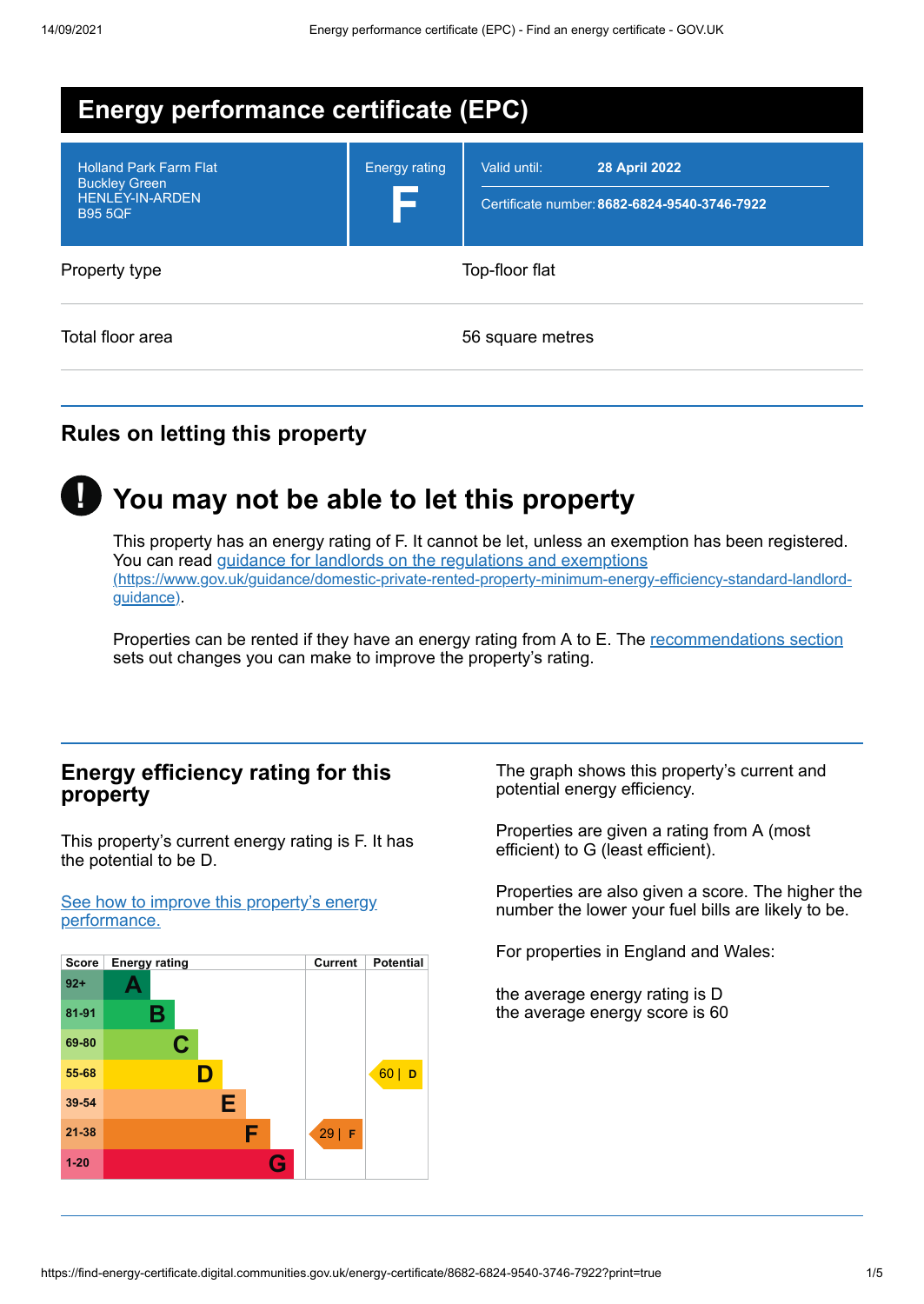# **Breakdown of property's energy performance**

This section shows the energy performance for features of this property. The assessment does not consider the condition of a feature and how well it is working.

Each feature is assessed as one of the following:

- very good (most efficient)
- good
- average
- poor
- very poor (least efficient)

When the description says "assumed", it means that the feature could not be inspected and an assumption has been made based on the property's age and type.

| <b>Feature</b>       | <b>Description</b>                                   | Rating    |
|----------------------|------------------------------------------------------|-----------|
| Wall                 | Timber frame, as built, partial insulation (assumed) | Average   |
| Wall                 | Cavity wall, as built, no insulation (assumed)       | Poor      |
| Roof                 | Pitched, limited insulation (assumed)                | Very poor |
| Window               | Fully double glazed                                  | Average   |
| Main heating         | Boiler and radiators, oil                            | Average   |
| Main heating control | Programmer, no room thermostat                       | Very poor |
| Hot water            | From main system, no cylinder thermostat             | Poor      |
| Lighting             | Low energy lighting in 17% of fixed outlets          | Poor      |
| Floor                | To unheated space, no insulation (assumed)           | N/A       |
| Secondary heating    | None                                                 | N/A       |

#### **Primary energy use**

The primary energy use for this property per year is 520 kilowatt hours per square metre (kWh/m2).

#### **Additional information**

Additional information about this property:

- Two main heating systems and heating system upgrade is recommended As there is more than one heating system, you should seek professional advice on the most costeffective option for upgrading the systems.
- Cavity fill is recommended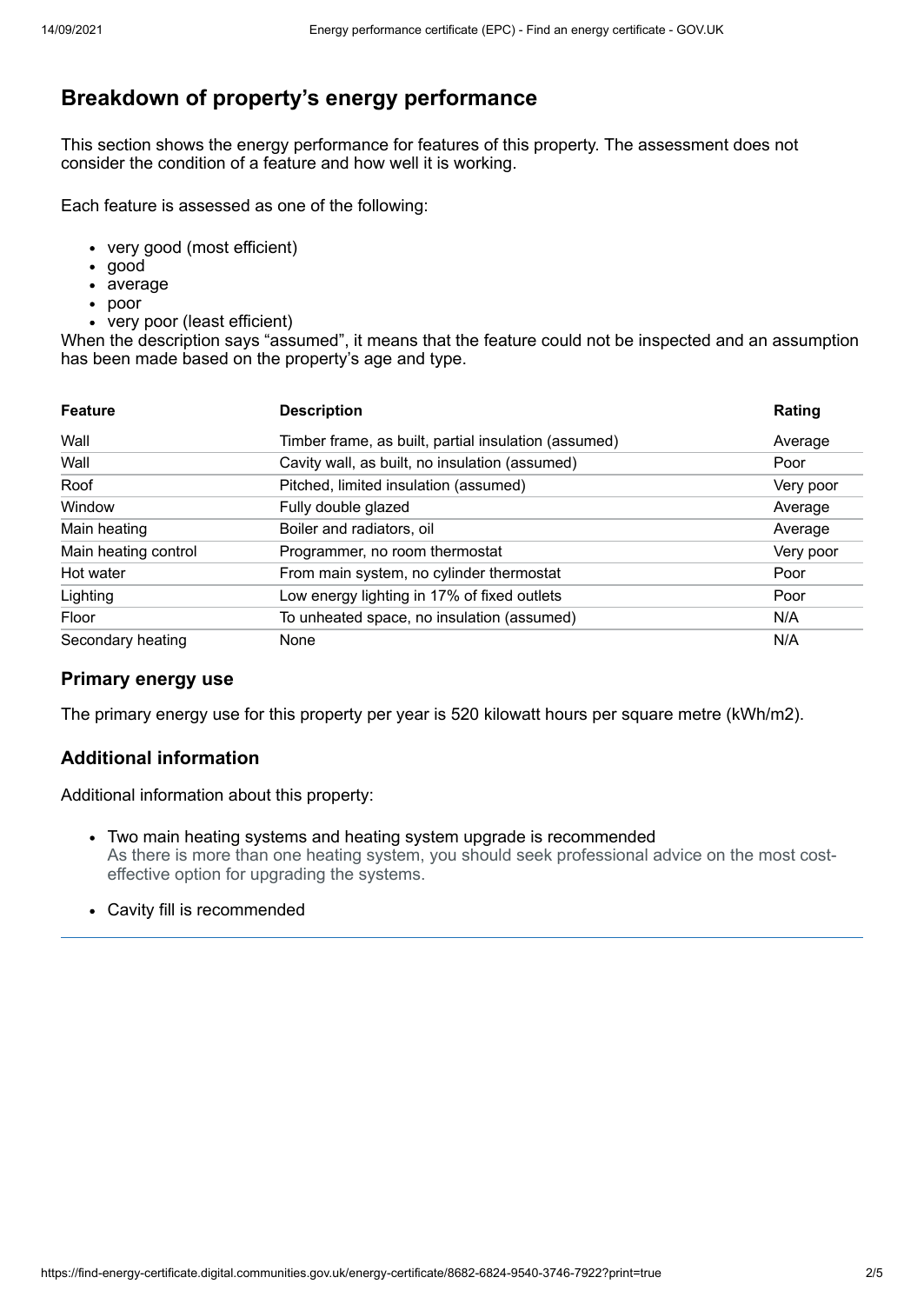## **Environmental impact of this property**

One of the biggest contributors to climate change is carbon dioxide (CO2). The energy used for heating, lighting and power in our homes produces over a quarter of the UK's CO2 emissions.

| An average household<br>produces | 6 tonnes of CO2   |  |
|----------------------------------|-------------------|--|
| This property produces           | 7.3 tonnes of CO2 |  |

This property's potential production 3.8 tonnes of CO2

By making the [recommended](#page-2-0) changes, you could reduce this property's CO2 emissions by 3.5 tonnes per year. This will help to protect the environment.

Environmental impact ratings are based on assumptions about average occupancy and energy use. They may not reflect how energy is consumed by the people living at the property.

# <span id="page-2-0"></span>**How to improve this property's energy performance**

Making any of the recommended changes will improve this property's energy efficiency.

If you make all of the recommended changes, this will improve the property's energy rating and score from F (29) to D (60).

| <b>Recommendation</b>                          | <b>Typical installation cost</b> | <b>Typical yearly saving</b> |
|------------------------------------------------|----------------------------------|------------------------------|
| 1. Cavity wall insulation                      | £500 - £1,500                    | £28                          |
| 2. Floor insulation                            | £800 - £1,200                    | £100                         |
| 3. Increase hot water cylinder insulation      | £15 - £30                        | £44                          |
| 4. Low energy lighting                         | £25                              | £23                          |
| 5. Hot water cylinder thermostat               | £200 - £400                      | £30                          |
| 6. Heating controls (room thermostat and TRVs) | £350 - £450                      | £68                          |
| 7. Condensing boiler                           | £2,200 - £3,000                  | £136                         |
| 8. Flue gas heat recovery                      | £900                             | £15                          |

#### **Paying for energy improvements**

Find energy grants and ways to save energy in your home. [\(https://www.gov.uk/improve-energy-efficiency\)](https://www.gov.uk/improve-energy-efficiency)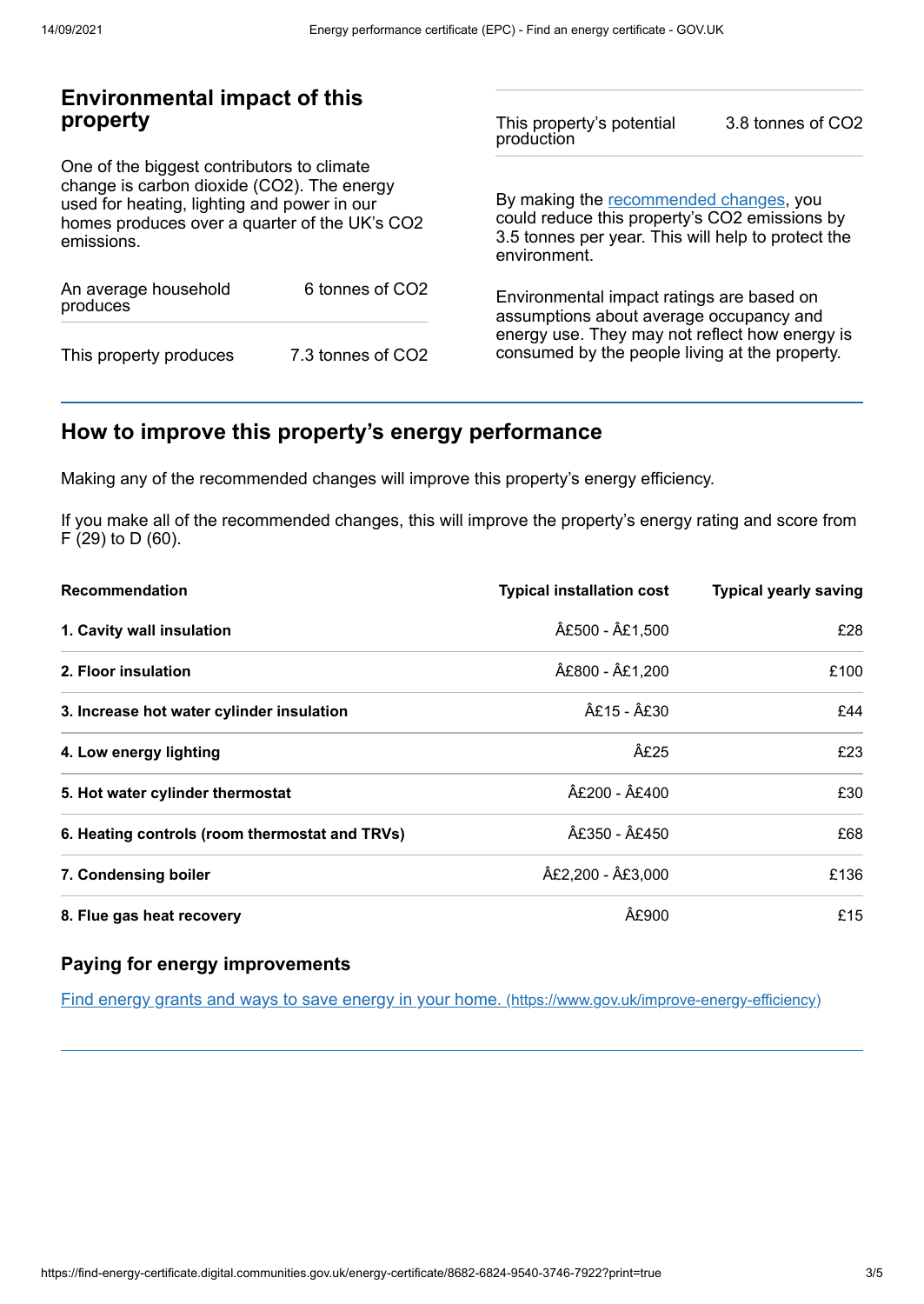#### **Estimated energy use and potential savings**

| Estimated yearly energy<br>cost for this property | £1272 |
|---------------------------------------------------|-------|
| Potential saving                                  | £595  |

The estimated cost shows how much the average household would spend in this property for heating, lighting and hot water. It is not based on how energy is used by the people living at the property.

The estimated saving is based on making all of the [recommendations](#page-2-0) in how to improve this property's energy performance.

For advice on how to reduce your energy bills visit Simple Energy Advice [\(https://www.simpleenergyadvice.org.uk/\)](https://www.simpleenergyadvice.org.uk/).

#### **Heating use in this property**

Heating a property usually makes up the majority of energy costs.

#### **Estimated energy used to heat this property**

| Space heating | 12572 kWh per year |
|---------------|--------------------|
| Water heating | 4485 kWh per year  |

## Potential energy savings by installing insulation

| Type of insulation            | Amount of energy saved |
|-------------------------------|------------------------|
| Loft insulation               | 3225 kWh per year      |
| <b>Cavity wall insulation</b> | 673 kWh per year       |

You might be able to receive Renewable Heat Incentive payments [\(https://www.gov.uk/domestic](https://www.gov.uk/domestic-renewable-heat-incentive)renewable-heat-incentive). This will help to reduce carbon emissions by replacing your existing heating system with one that generates renewable heat. The estimated energy required for space and water heating will form the basis of the payments.